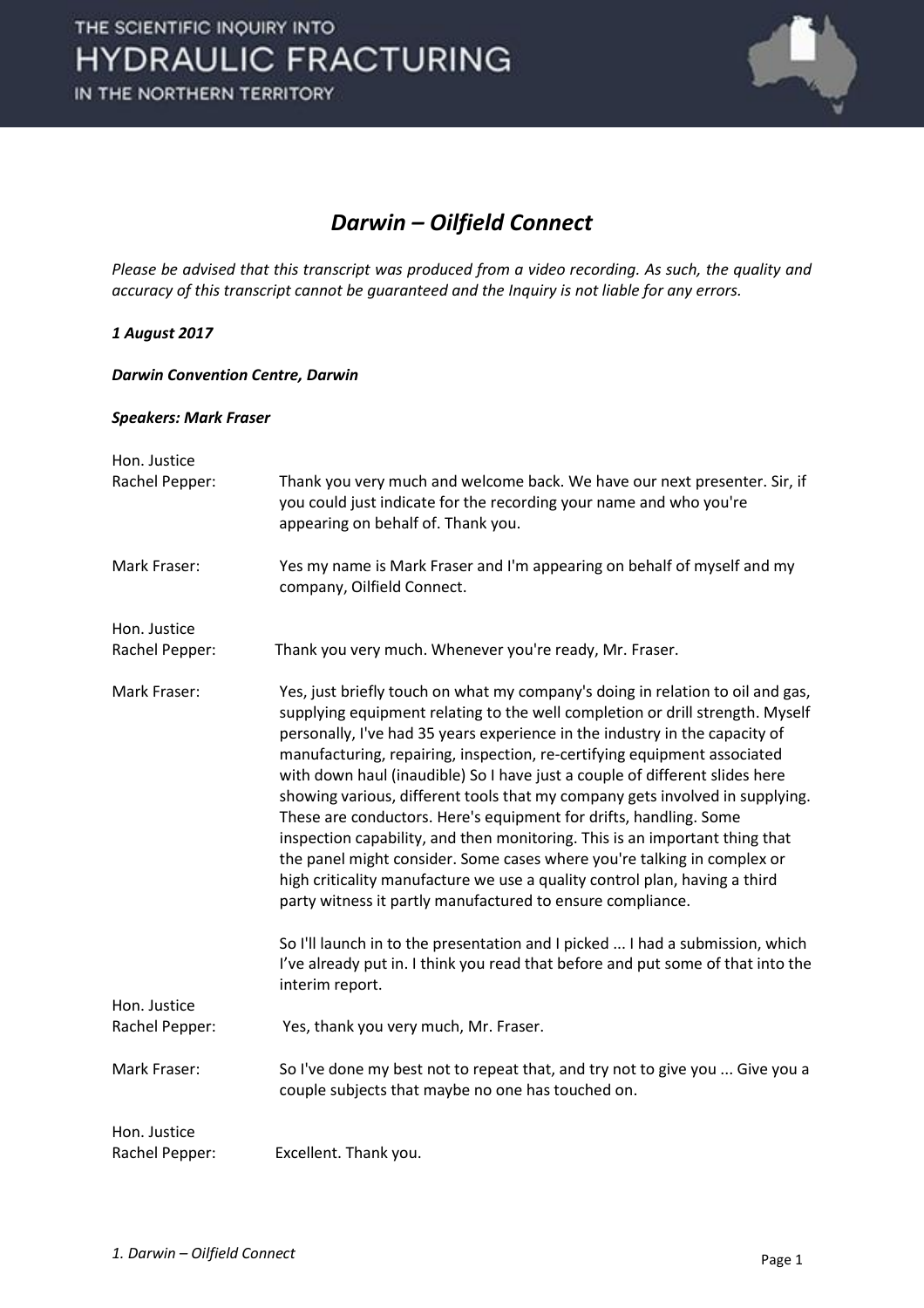# THE SCIENTIFIC INQUIRY INTO **HYDRAULIC FRACTURING**

IN THE NORTHERN TERRITORY



| Mark Fraser:                   | A couple that will be a little controversial, but we'll see if we can challenge<br>people's ideas.                                                                                                                                                                                                                                                                                                                                                                                                                                                                                                                                                                                                                                                                                                                                                                                                                                                                                                                               |
|--------------------------------|----------------------------------------------------------------------------------------------------------------------------------------------------------------------------------------------------------------------------------------------------------------------------------------------------------------------------------------------------------------------------------------------------------------------------------------------------------------------------------------------------------------------------------------------------------------------------------------------------------------------------------------------------------------------------------------------------------------------------------------------------------------------------------------------------------------------------------------------------------------------------------------------------------------------------------------------------------------------------------------------------------------------------------|
| Hon. Justice                   |                                                                                                                                                                                                                                                                                                                                                                                                                                                                                                                                                                                                                                                                                                                                                                                                                                                                                                                                                                                                                                  |
| Rachel Pepper:                 | Thank you.                                                                                                                                                                                                                                                                                                                                                                                                                                                                                                                                                                                                                                                                                                                                                                                                                                                                                                                                                                                                                       |
| Mark Fraser:                   | So the first two is going to be about dealing with the herd effect, the<br>consensus view. And the second we're looking at climate change, and I'll just<br>touch a little bit on well integrity with regards to some misinformation<br>concerns. And last we'll talk a little bit about jobs, locally here in the support<br>side of oil and gas not the operating side.                                                                                                                                                                                                                                                                                                                                                                                                                                                                                                                                                                                                                                                        |
| Hon. Justice<br>Rachel Pepper: | Thank you.                                                                                                                                                                                                                                                                                                                                                                                                                                                                                                                                                                                                                                                                                                                                                                                                                                                                                                                                                                                                                       |
| Mark Fraser:                   | So when I read the interim report, something jumped out at me about<br>climate change being mentioned, and I noticed in a quick search. I think<br>there is about 22 occurrences of the term "climate change" in the report. So<br>I followed just a little bit of research to see where it takes me, and what I<br>discovered is we got these things going on in the public where we got 97<br>percent and 95 percent, and there is out there in the community a 97<br>percent consensus view that climate change is real, and it's warming. So we<br>can see here from the NASA side, they show a trend going up from<br>modelling, and they talk about consensus, and they talk about warming. So<br>what are the facts?                                                                                                                                                                                                                                                                                                      |
|                                | This is another part from a methane website where they actually refer to<br>peer reviews that they come to consensus of the 97 percent. So I looked<br>around, and we find that there is a report that was put out here by Bedford<br>Cook, which talks of 97 percent, and that's what they're quoting from. And I<br>read down a bit further below it, and I found this paragraph and there is<br>something that stood out at me very sharply. They got this, I got it right here<br>for you. While 66.4 percent of the abstracts expressed no position on<br>human caused global warming, of those that did, 97.1 percent endorsed. So<br>basically, they took a sample of 11,944 abstracts, and because 66.4 percent<br>were mute, they threw them out and looked at what was left. I thought that<br>was rather bizarre.                                                                                                                                                                                                     |
|                                | So I dug a bit further, and they come up with these three terminologies used<br>in discussing how they come to these views, and one of them is the<br>unquantified views, where human caused some global warming. In other<br>words, we may be assisting, but it's not measuring how much. Might be a<br>little bit, not much. The quantified view, which is the one the survey is<br>meant to be looking at, is that we caused most of the current warming, and<br>then of course there is the alarmist view, which is that it's dangerous; we<br>should do something straight away. Then, looking to say there's report that<br>was done against the Cook report to analyse how they come up with the<br>numbers, and this is how the statistics break down. I'm sorry, the colour's<br>not really good up there but the total sample of these reports make up 100<br>percent. They've already excluded 66.4, 32.6 percent of them were actually<br>marked as being causing some, but not explicitly. So we come down to those |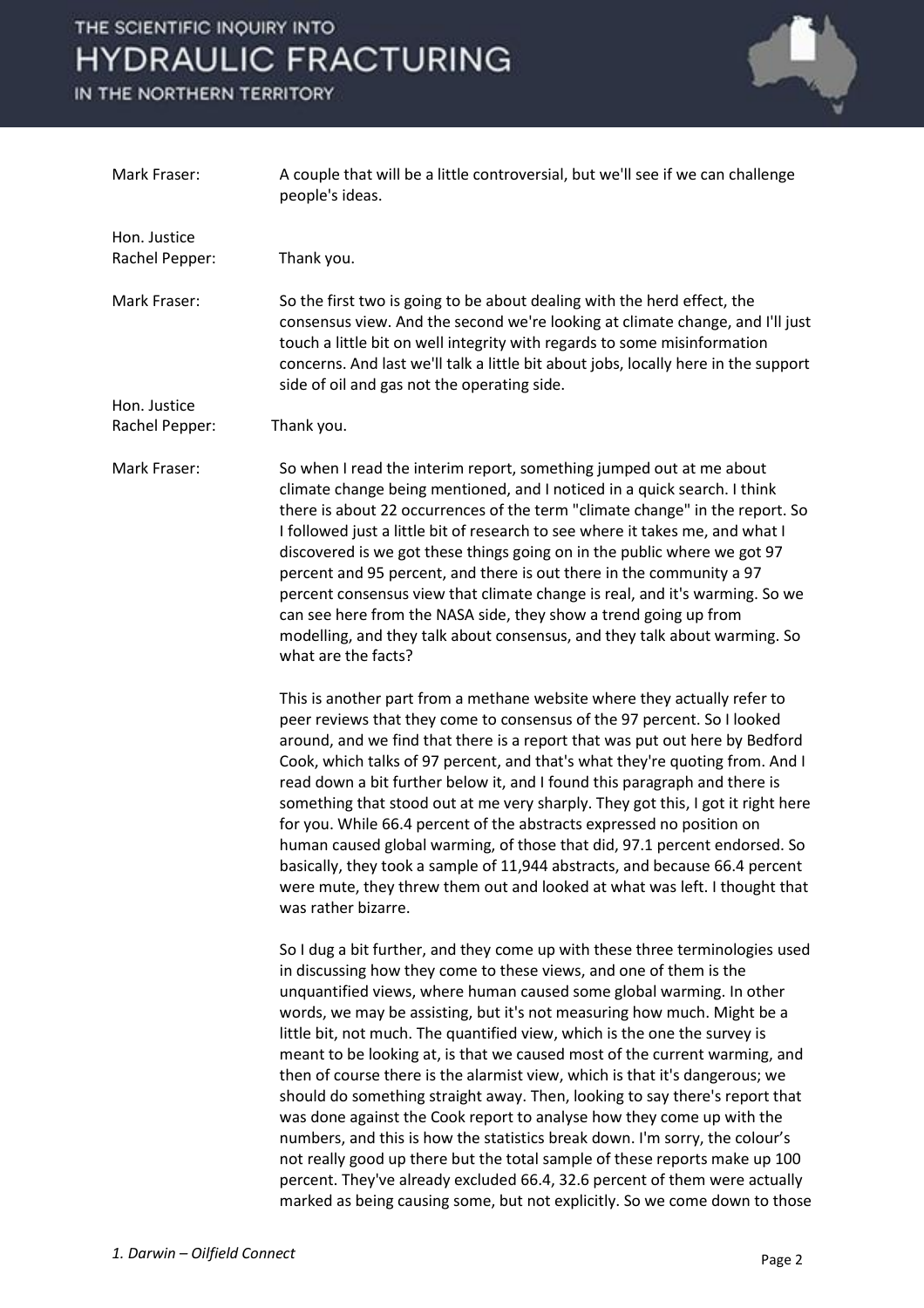

which are marked as having the consensus view, so the only ones that were endorsed was actually the 0.3 percent that was endorsed by the authors of the reports.

That changes it from a 97.1 percent to a 0.3 percent. Then there was the leaking of emails from IPCC, and in the emails there was communication between the scientists, and some of those that are coming out and being posted on the internet. Some analysis were done on them, and by this paragraph here you can see an email that was between some of the members there, and it's pointing out that they've got 600 with PhDs versus 2,000 without. They're aware of it, but they're going to try and fluff the numbers.

Some of these scientists then had left the IPCC and began a project called the Petition Project, and this is available online. So the petition project, they come up with 31,487 scientists who have signed a petition, of which 9,000+ are PhDs, and in the petition part, if you read the beginning of the second paragraph here, "There is no convincing scientific evidence that human release of carbon dioxide, methane, or greenhouse gases is causing or will, in the foreseeable future, cause catastrophic heating of the earth's atmosphere." I thought that was rather strange because it goes quite different to what I was led to believe and I think most people think is the consensus.

So again, then maybe we should be careful when people are using either push poll or herd effects with numbers and claims of 95 or 97 percent and how they are coming to them. I'll leave that there as a point, and maybe if you want to look into that further and see whether that's a consensus or not.

So the second part, I think what's interesting is that these findings so I thought what is climate warming and what is climate cooling change? So I look at these four terms here, with climate warming being a continuous trend, and they say it's 15 years or longer is the period that you can measure climate with and according obviously it's a downward trend, and climate change obviously must mean loss of it. So there's a bit of interchangeability in the public as to how they use the words warming versus change. Change would mean up and down both ways whereas pause would be no oscillation at all.

So we look at the man caused, or AGW as being thought that's the dominant driver for climate change, and anyone who is not in that consensus is being a sceptic or a denier, and these are used as derogatory terms in the media, social media.

So why do so many of these scientists not subscribe to the belief of anthropogenic climate change, climate, global warming, as being the dominant driver? So I settle this in two ways. One is what drives climate change and is the climate actually changing at all? And what we find is we got these hockey sticks out there, I think you might have seen one of those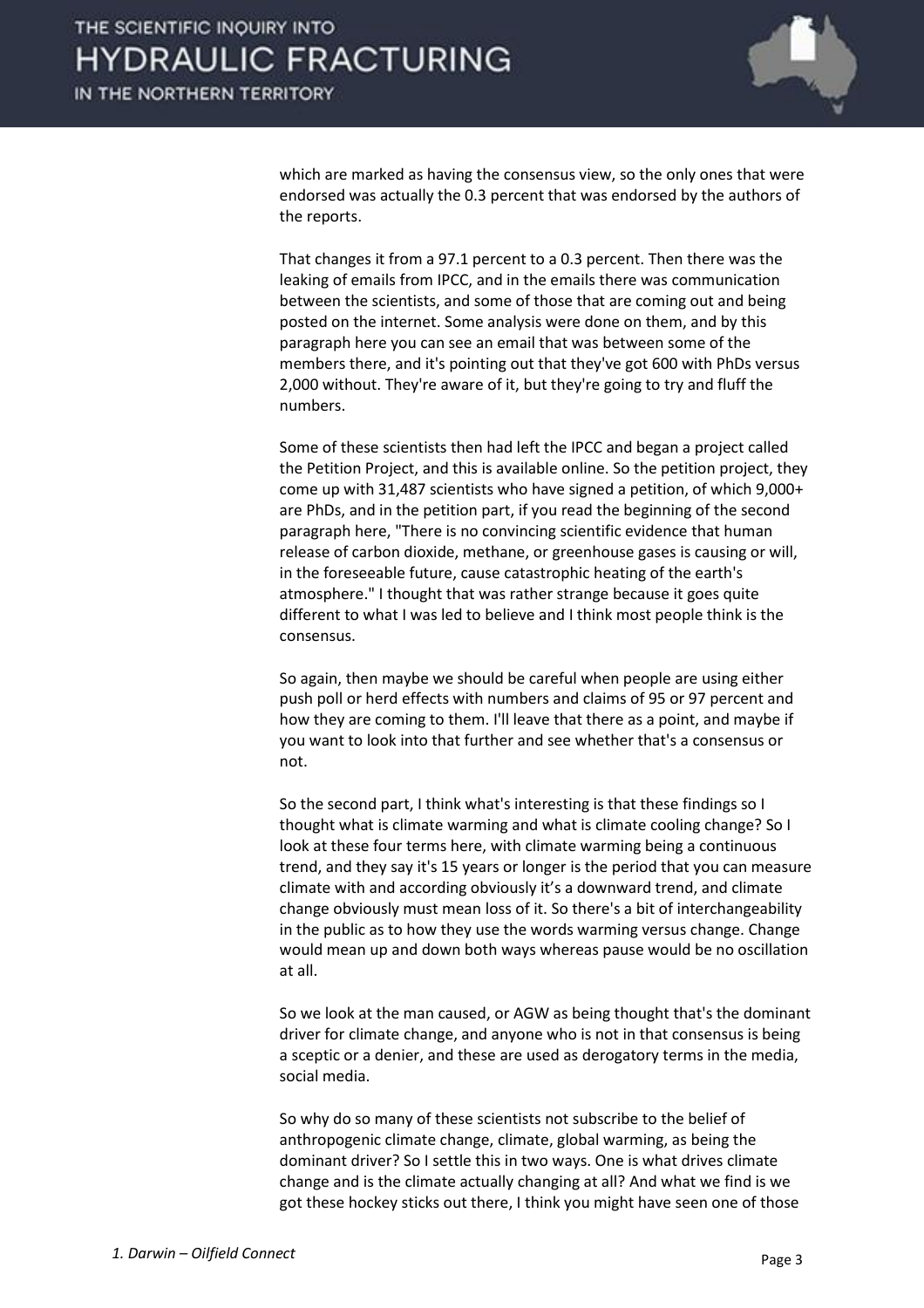

presentations earlier today which shows this hockey stick effect that says we're going to fall, catastrophic events are going to happen very soon, and these are coming out of climate models. Tends to also show that the history is rather stable, and it is used for alarmism, but the data is actually showing that we've had a cooling period in the early 19th century. We had a warming period in the 20s and 30s. We've had cooling throughout the 40s, 50s, 60s, 70s, in fact they were alarming about there being an ice age, we wouldn't be able to grow crops. It's going back into a warming cycle, but more recently it started to taper again.

And some of this data that's coming out is showing that ... and this table is 2015, is that we are 20 years plus of relatively stable, or what they call a climate pause, which means if this is true then it's neither warming nor is it changing, which says a lot about what we should be thinking with regards to alarmism.

Now what does IPC say about this? Well, IPC recognises that the global warming pause, and they recognised it in 2012, that the pause is real, so the custodians of the models themselves come out and say it's real and the pause is on, and the current models are not reflecting what is currently happening, and they can't explain why it has been in a pause since 1997 despite CO2 emissions increasing. This graph shows the cone of divergence there is between real data versus the models.

This illustration sort of helps explain a little bit of what those people who are not agreeing that CO2 or methane are the big drivers, why they are saying it may assist or contribute but not be the driver. The claim is that water is making up, atmospheric water, whether it's in vapour form or precipitating, is making 95 percent of the effect, and we can see there that carbon dioxide is making up 3.62 percent, but only a small portion of that CO2 is caused by anthropogenic causes or activity.

So essentially if we were to talk about sending away, changing from coal to natural gas, we would be reducing the amount of CO2. We would be taking that little red band and reducing it a bit probably put some things back in perspective from the point of view of what these scientists are saying.

One of the claims is that the CO2 is that its warming effect dissipates very quickly. Most of the carbon's warming effect occurs in the first 20 parts per million. I don't know if that's true, but this is what the scientists are saying. They're saying that plants need at least 150 ppm, below that they start dying off. And at optimum, and often used in greenhouses, is rendered at 1000 to 2000. The current numbers of CO2 have risen from about 280 to about 400 in the industrial era. Taking a longer scale, in these models showing temperature in blue was four ice ages, and from current temperatures it's showing that we're technically speaking in an ice age on the long term focus on the 6oo million a year.

The black line is showing the representation of the CO2 in atmosphere. It's showing that historically it's been much higher than it is today, and it's also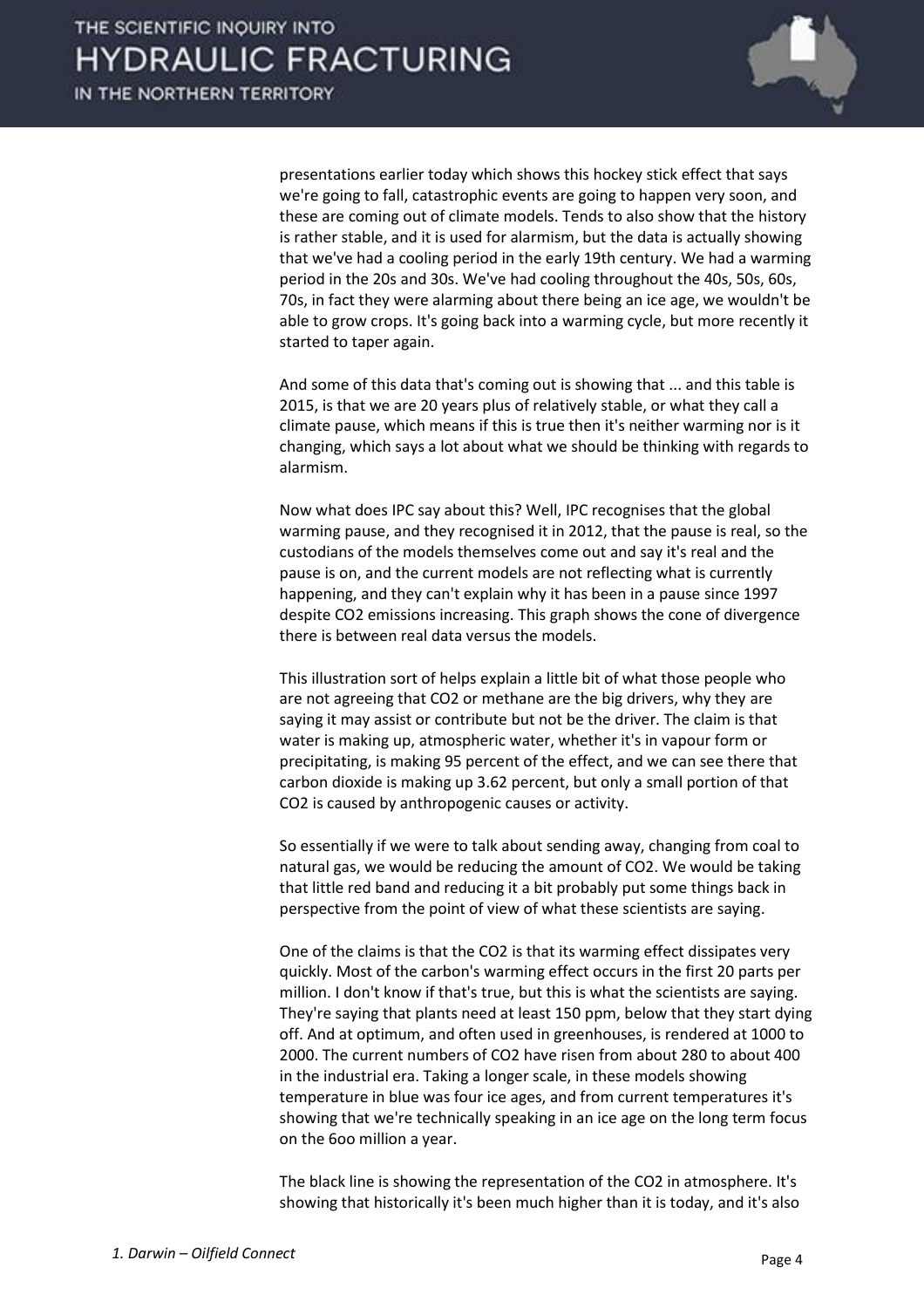

showing that there's no really strong links between CO2 rise and fall versus temperature rise and fall, which again is one of the reasons why that they're believing that the models are not so accurate.

Okay, finished with that one. I'll just move on quickly to a concern I have with well integrity misinformation, and this is coming out information that's pushed out by say 'Lock the Gate' or 'Don't Frack Northern Territory' in pamphlet form to the public as a form of information that they can rely on. We have these brochures and they show you these images, and of course one of the most concerning things that people haven't really… this image here, which would show a leakage out of the well directly to the amplifier, and I want to challenge that a little bit, and the reason that I would say that I would think that would be highly improbable is to take a look at how a topview down cross section of the well looks like. You have the outer conductor. You have three layers of casing with cement, and you have in the red there, the annulus, and the annulus is an empty void space. So unlike the image previous, the previous image I'll just go back to that, which is just kind of showing the fluid is running up the casing, all the way up, and then just finding a pathway.

So you have an annulus, and then inside that annulus there's the tubing, production tubing, and the gas flows inside the production tubing, not the casing. So if you layer over that the image of what the pamphlets are trying to say, they're saying it looks something like this. There's no tubing. The gas isn't there and somehow it leaks out through three layers of casing, and I think most of us would look at that and say that's sort of absurd.

Now, just going back to this image again, and looking at how the tubing is, when the well is cased and perforated and fracked, and completion is loading with the tubing, and it's all pressured tested and they flow it, that tubing at the time, if it has any corrosion or if there's a leak or anything, what would happen, it wouldn't make its way to the annulus, and in the annulus you can detect it, the pressure or you could sense the gas or liquids, and there you would have time to kill the well and take remediation action at that point to replace the tubing. I believe there are pertinent points where they can do that. They can run checks on the tubing, the condition of it, like we do anything that wears, as consumables. So they would then bring in a truck like this, which is a work over. It's easy, mobile. Here we are. It can kill a well. It can retrieve the used tubing and replace it with a new production tubing and reflow the well without any concern of it further going through the casing and out into the aquifer.

So I just use this as a bit of an illustration because we hear this saying that 6 percent of wells fail, and there's the word fail. First, I'm simply saying to use a brake pad on a car, something everyone would be familiar with, as a wearing part. So if you send your car to a mechanic shop to check the brakes, and they measure the thickness of the brake pads against the manufacturer's specifications for acceptable wear, and the brake pads are found to be worn below acceptable measurements, and the mechanic replaces the worn brake pads with newer brake pads, would you call this a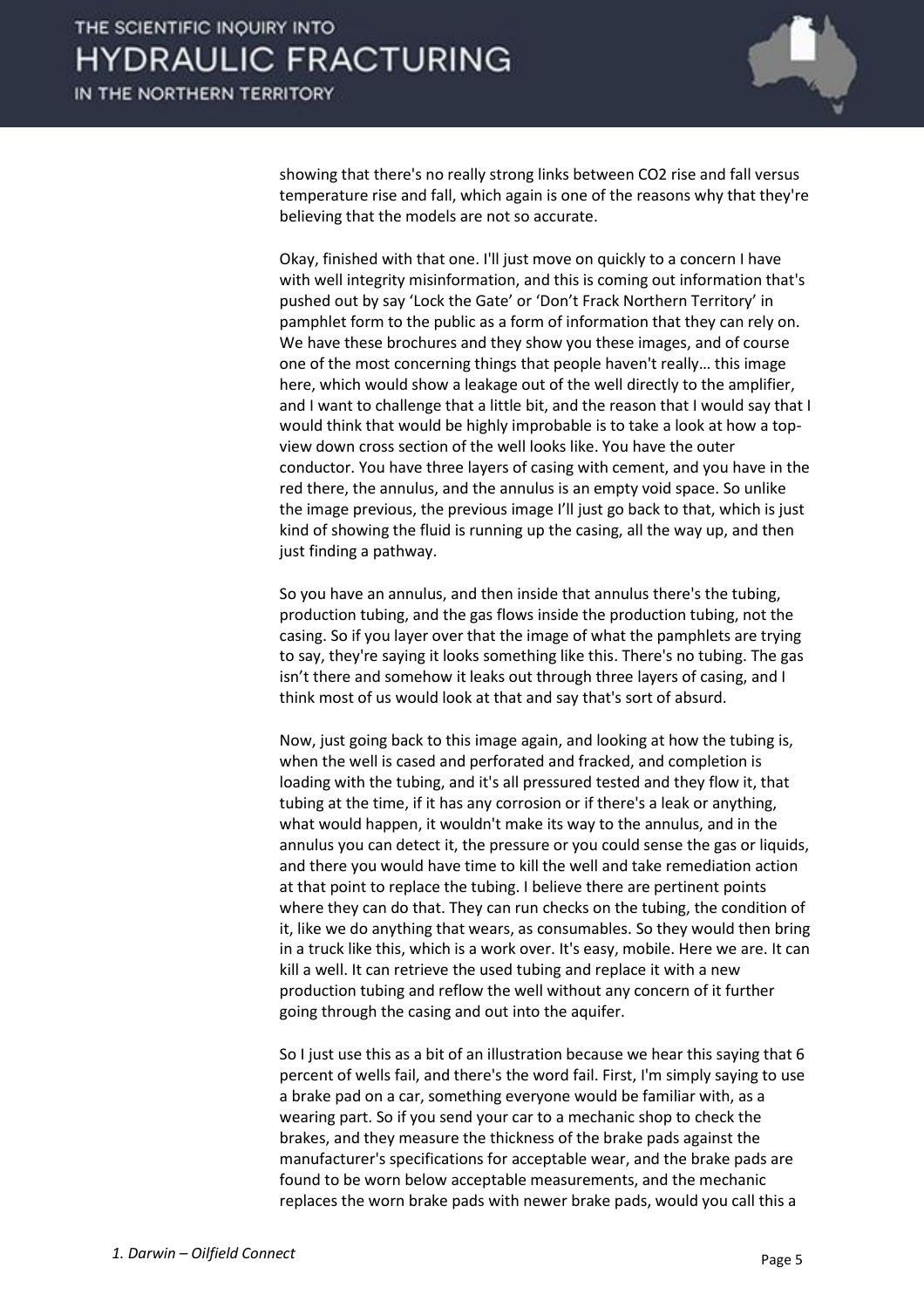

brake failure? Or would you call this proactive or scheduled maintenance? I think most people would call that maintenance. That's what you do to maintain your vehicle. You would call it a brake failure if your brakes didn't work and you crashed into something.

So we take that analogy literally. The production tubing, how it is separate from the casing and able to be inserted and retrieved separately. So if you perform a periodic inspection on the production tubing condition, and it's deemed to be outside of acceptable serviceable specifications, and you replace the tubing with a new production tubing, would you call that a well failure? Or would you call that proactive, scheduled maintenance? Again, I would say that is maintenance. That's what you should do.

This would be to me be typical, whether it's onshore or offshore, whether it's conventional or unconventional seam or shale, basically that well configuration is the same. The method of the tubing providing the primary barrier, which is able to be replaced, and the casing multiple layers providing the multiple secondary layers.

The next one I want to touch quickly on jobs. I've seen a few presenters talk about jobs in different ways. About this time last year, I shut down the only oil field service machine shop in the Northern Territory that could machine the threads on the oil field casing or tubing and drawstring, and retrenched all my staff working for me including guys I had trained up over a decade, and we sold off and disposed all the assets, and the cabability is no longer here in Northern Territory. So what people sometimes mention probable, possible, maybe jobs impacted, the moratorium 100 percent did affect a number of people's careers, and a number of the people are still struggling to find full-time work today. If they have got jobs, they are not in a pay similar or career of similar level.

This is an article when we shut this down. So there was a direct impact. This is looking into the facilities, we had a workshop. We had a lot of infrastructure for handling OCTG casing, tubulars, and drawstring. You see a lot of parts stacked there for servicing and repair. Inside the workshop, we are working with bucking machines to make up completion assemblies, casing shoe case assemblies. Actually the image to your left in the background is to cylindrical shaped pieces. Those are called spores, they were property of Pangaea. We were servicing those at the time of the moratorium announcement, and shortly after we had an email to say that all that work was off, and we returned all that back to Pangaea. So we were doing work at that time.

There's some more equipment and lay machines, machining up specialised equipment. These are conductors. These are for offshore particularly because they're larger. They're 36 inch conductors, but we had welding procedures for welding to API 11-04, which is for conductors to code of welding. Some other, one showing large machinery that we use. This is a 36 inch PTB retrieval tool, and some thread you can count on the far side. Here's some other equipment we were working on. This is maintained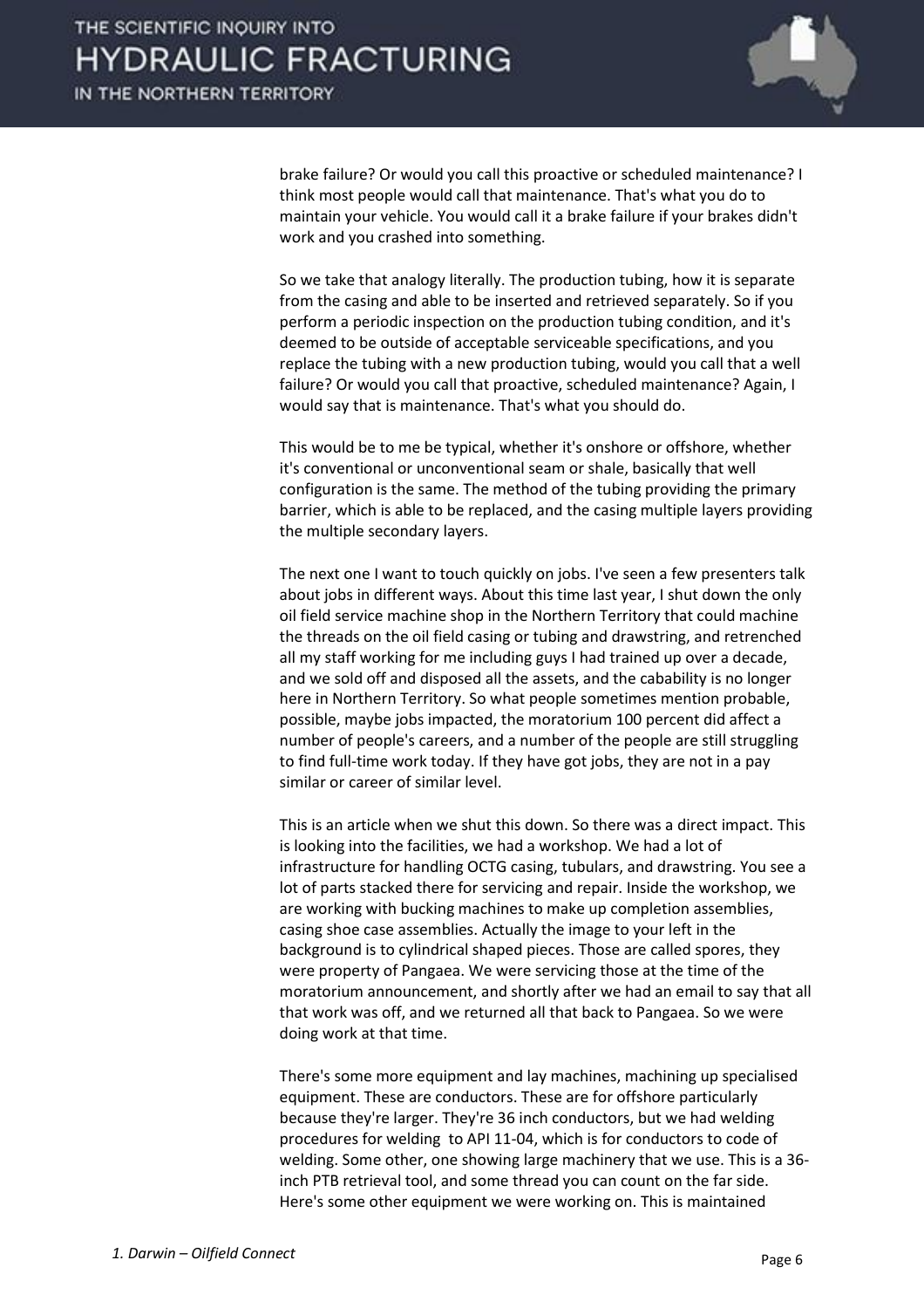

starting from your left. This is what they call a flowhead. It had to be stripped down. All the components resurfaced. New seals and things put in and hydro tested as a specific procedure for multiple chamber testing. Here are some other one in the top centre, which is some rises, which had to be fully stripped down and serviced. We sub-contract a lot of work to local inspectors and welding fabricators to do work that was coded.

In the lower centre, there's some perforated tubulars, and on the right ... That section there they lifted up is on the Montara, after the well was put out and cemented inside. This is the cap that was going on top. We made up that cap to go on top. We also made the components of the relief well that went in.

Comparing our company, in Northern Territory, to those of our competitors in Australia, in this graph it's one of the edge a little bit, but we're at the top there. We had a total of 52 individual thread qualifications in Northern Territory, and the nearest competitor in Australia had 26. So I used to love hearing people come to Northern Territory and say, "In the Territory, we need to increase our standards and our capabilities to attract work," when we were doing double the capabilities. And just on the KPI's while we're on this slide, at the time we shut down the facility, we had over 1200 working days no lost time injuries, and the lost time injuries before that were minor in nature. The person was back to work within a day. We had one faulty escape, in 12 and a half years of my tenure, and it was non-consequential. It was picked up on a rack, and we had no environmental escapes, or regulatory escapes.

These questions I put up there look a bit rhetorical, and they're not aimed at obviously this panel or the operators within the oil and gas industry who were not obviously subscribing to having a moratorium. When we look at the impact here, that's probably not being thought about. So post moratorium area, let's say the moratorium has been lifted. Who's going to reinstate the small, medium enterprises that was supporting and servicing the oil and gas industry? How do you bring back the capabilities? I mean, it was easy to turn off the switch, and remove the customers and cause those companies to employ. But has anyone thought about how you get them back? Who's responsible for reinstating those capabilities? Who's responsible for upscaling and training people back to the level that they were at? Has anyone thought about the plight of the workers who lost their jobs and their livelihoods were and are in many cases were still being impacted? Just food for thought.

I got a second presentation just slipped on the back on this. Because it's a technical one, and I haven't looked at it, and it's a bit wordy, so here we go. I'll try and muscle through it very quickly. It may be very important for the panel to see this because it will do the technical side of casing itself.

So the OCTG, I'll just stick it there. The acronym OCTG means Oil Country Tubular Goods. It's a standard name for all casing and tubing in oil and gas. The first one's on the direction of the drilling, and I just put this image up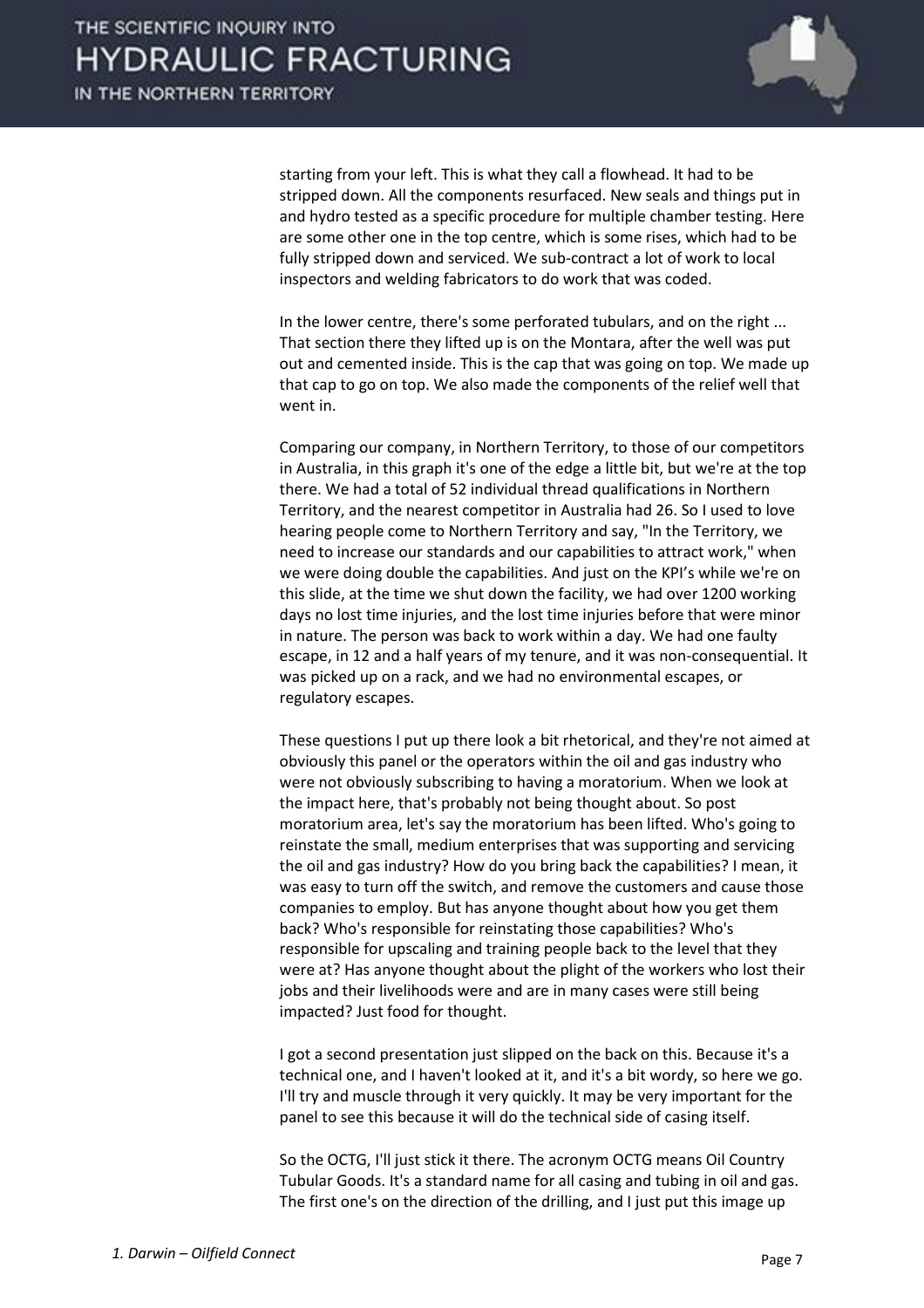

here. You see the bentsub which I've circled. I've manufactured those and about 1982 as an apprentice. That's how long bent sub for directional drilling have been around, and they're all drawings then. That's an old technology that I don't think they hardly use anymore. The first case of direction drilling that I'm aware of was by Eastman in which in 1934 he designed the wood stud, the kicker. A string. And they still use wood stud today. It's not a defunct technology.

The problem with using either bent subs or wood studs to keep them there is that you have to keep pulling the string out to run wire lines to see where you're up to, and then go back and drill a bit and go back and see where you're at with logging equipment. So the invention of putting multiwell drone, MWD or logging well drain, LWD, in with the tool assembly and then having a steerable motor head that you can literally steer it through and get live data, obviously makes great efficiencies with the ability to horizontally drill. So I just put that up there that horizontal drilling is just not the same as what happened yesterday. It's an evolving technology that's getting better and more efficient all the time. There are other ways of directional steering a well. Using jetting and so forth.

Now let's go into OCTG. Just want to touch on ISO. What ISO is, but they think it's just for managing an office environment, but no. There's many other standards in ISO. There is a lot of homogenising between oil and gas standards and ISO standards, and this is an ongoing process. There's literally so many standards. We should keep standards being separate to the meaning of regulation. So some people mix up the two. The standards are there. The well development and there on a constant improvement process. When we deal with OCTG, Oil Country Tubular Goods, we are dealing with casing tubing particularly, and the accessories that go with them. There are a number of standards and substandards with that. So API 5C is aparent. This will do. You can see there is a number of there like API 5C1, API 5B and so forth. They do other specific things.

There are threads that come with API that are standard within the API standard, API 5C standard, but these threads are not gas type. These are okay for liquid, so if you're looking for say oil, water, but not suitable for gas. So you would say these are okay for probably on the outer casing, surface casing, example. That would be fine, but you wouldn't want to have those to be in your primary, necessarily. I mean, it's up to well designers as to how they go about it. Now this is actually a bit confusing because the sign says no gas, that has a gas seal. It's actually two inches and it was timed. So the original would show the thread without the seal, and the arrow is actually pointing to where the addition of the mechanical seal is machined onto the end of the threads.

The companies, which designed the threads to go on the casing go through a rigorous process in which there's FEA done first to the analysis there, but then they also there is, which they got mechanical devices to do tension, compression, bending, burst pressure, collateral pressure onto these to come up with ways to show you the capability of the connection so the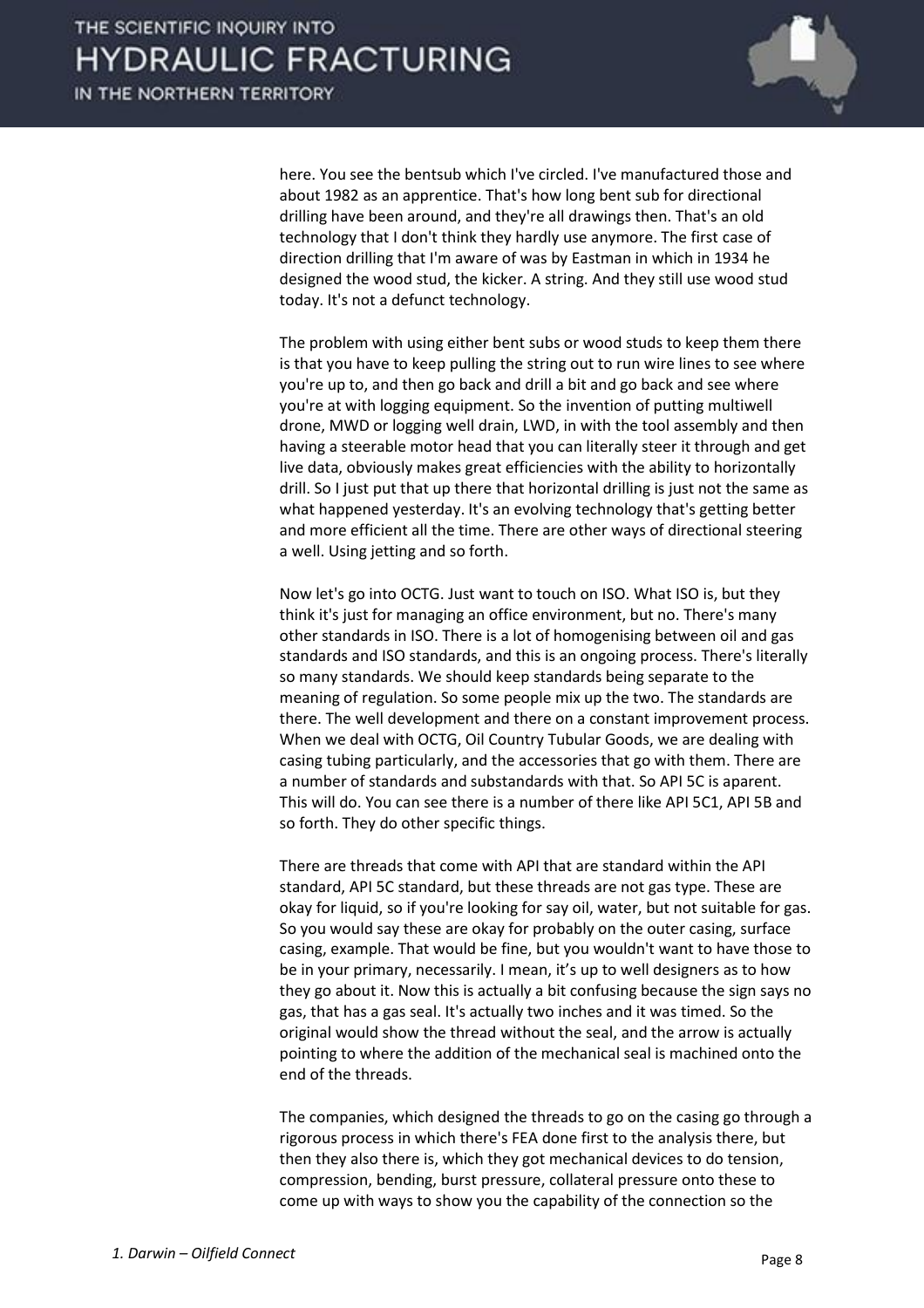

engineers can draw upon. There's a number of companies that manufacture or are the patents of these thread designs, a number of these threads are up there listed. There are websites that the engineers use to get specific information and performance values for the casing and the threads. There's different kinds of threads that are designed for coupled or semi-flush or flush, depending on the applications.

I'll skip over this just for time. Going through the specific sizes, basically. I'll just pause this one for five seconds. This is just showing sort of flagging points in time where different material grades arrive, and just to touch on that particular point. A lot of people refer to water bores, or what a farmer would normally relate to a water bore, which is a different standard, and they would typically use grade 3-50 as their minimum requirement, which is a mild steel. These materials up here are high alloys, and some of them are nickel alloys, grades, which are used for oil and gas. So it's a completely different standard, and they're different well thicknesses, and have different properties for instance for resistance to hydrogen, stripping and so forth. So in other words, fit for purpose.

It's identifications and colour banding and stuff that you would go into measuring equipment to make up. This is just showing using a bucking machine to input the inputs and make it up, and there's a graph like when you're making up a connection. I've got the number of values, which I'm showing that the graph looks good. And the way you read it as its going on along in time you see that there's no torque. It hasn't lifted. There's no torque. That's just the beginning of the make up. As it starts to go up the thread in gauging, and you're getting a little bit of pressure between the box thread starting to expand and the pinning thread starting to press because it's tapered as they engage. And it comes up to where it kicks at shoulder. That's the shoulder of the steel engaging, and it goes up to where an optimum band, and then it shuts off. If you don't get a gauge like that, if you get something that looks like this, it may be an indication that you have a banding. I think that's about the end of it.

Perfect.

| Hon. Justice   |                                                                                                                                                                                                                                        |
|----------------|----------------------------------------------------------------------------------------------------------------------------------------------------------------------------------------------------------------------------------------|
| Rachel Pepper: | Thank you very much, Mr. Fraser. Just before I move to Dr. Jones, I just want<br>to get the first part of your talk perfectly clear. So do you accept that climate<br>change is happening?                                             |
| Mark Fraser:   | I'm unsure. I actually started off on that little journey based on the interim<br>report thinking that climate warming was real, and that the consensus was<br>that it was real. I had no reason to think the other way.               |
| Hon. Justice   |                                                                                                                                                                                                                                        |
| Rachel Pepper: | When you say consensus, are you referring to public opinion or are you<br>talking about scientific literature?                                                                                                                         |
| Mark Fraser:   | Yes, public opinion ultimately. There's that noisy people out there saying<br>that majority of scientists agree that the science is done. Let's not talk about<br>it, you know? Anyone else who's against it, then they must be in the |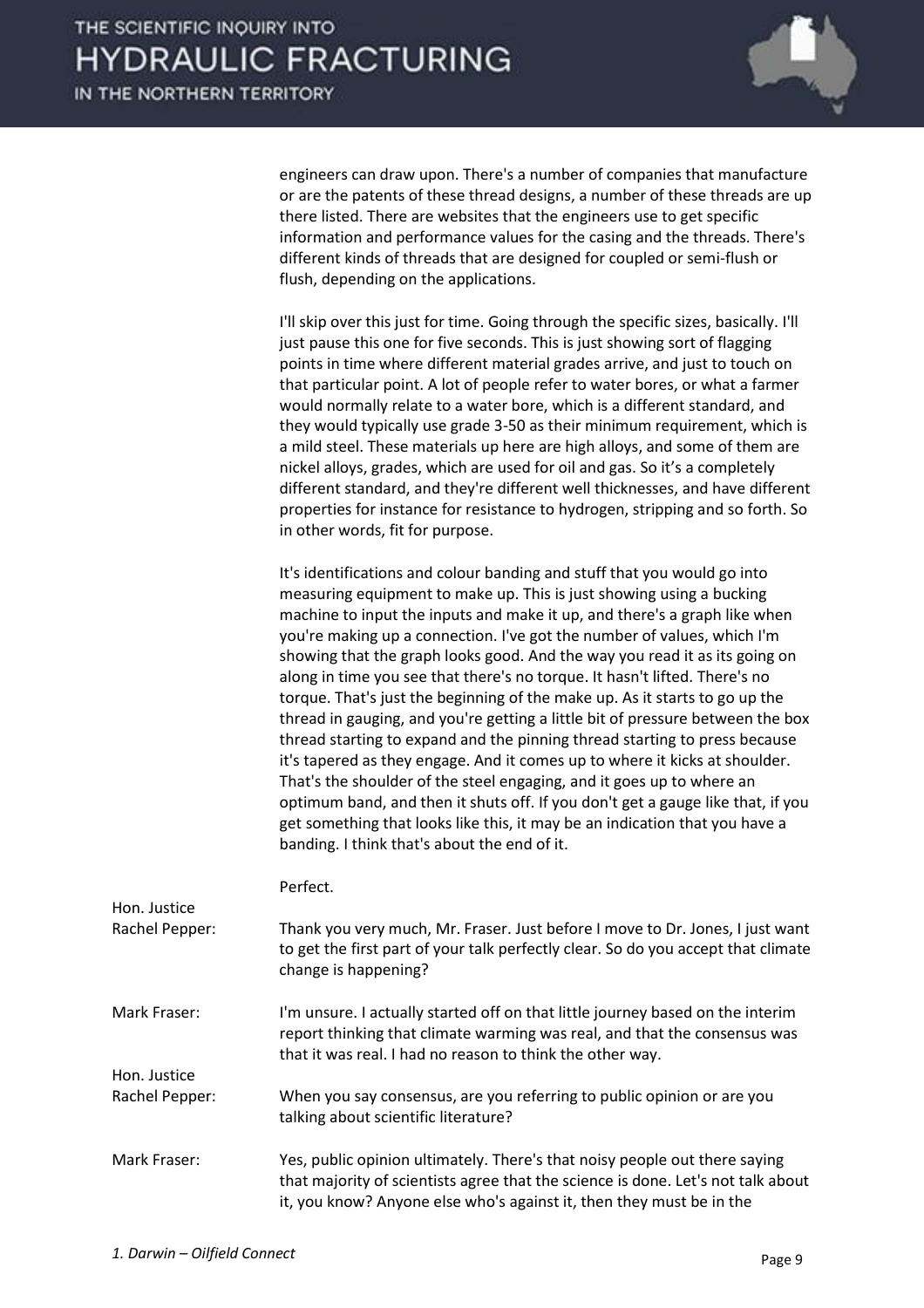

| Hon. Justice                   | minority, and I just thought that was about how it was. I had no idea that<br>there was science out there that would refute that. So it was a genuine<br>discovery, but I'm not saying that I have the ability to endorse what they<br>say. I'm just saying that there is something that I discovered, which is quite<br>compelling. It's compelling because it's not just the detractors or the<br>sceptics or the deniers saying this. IPCC itself has come out and said they<br>accept that their models are wrong. |
|--------------------------------|------------------------------------------------------------------------------------------------------------------------------------------------------------------------------------------------------------------------------------------------------------------------------------------------------------------------------------------------------------------------------------------------------------------------------------------------------------------------------------------------------------------------|
| Rachel Pepper:                 | Have you read the 2016 report?                                                                                                                                                                                                                                                                                                                                                                                                                                                                                         |
| Mark Fraser:                   | I have not read that, no.                                                                                                                                                                                                                                                                                                                                                                                                                                                                                              |
| Hon. Justice                   |                                                                                                                                                                                                                                                                                                                                                                                                                                                                                                                        |
| Rachel Pepper:                 | Right, well, with complete respect, I think that you probably should, and I<br>think it's probably fair  Someone will correct me if what I'm about to say is<br>wrong, but I think it's fair to say that absolutely everybody on this panel<br>accepts that climate change is real, climate change is happening, and it's<br>human caused.                                                                                                                                                                             |
| Mark Fraser:                   | Okay. Again-                                                                                                                                                                                                                                                                                                                                                                                                                                                                                                           |
| Hon. Justice<br>Rachel Pepper: | So, I cannot imagine the evidence would be presented at this panel that<br>would cause us to change our views on that. Thank you. Yes, Dr. Jones.                                                                                                                                                                                                                                                                                                                                                                      |
| Dr David Jones:                | A couple of questions. You show a very clear diagram of the production<br>tubing, and the casings. It appears to me that when this termed sustained<br>interim pressure is raised, people think of that as a failure. Where what you<br>are telling us is it's essentially a symptom of the production tubing might be<br>leaking, you go in and replace it. Is that correct?                                                                                                                                          |
| Mark Fraser:                   | More or less, yeah.                                                                                                                                                                                                                                                                                                                                                                                                                                                                                                    |
| Dr David Jones:                | Okay-                                                                                                                                                                                                                                                                                                                                                                                                                                                                                                                  |
| Mark Fraser:                   | You could imagine if  Even if you had a catastrophic failure of say the<br>tubing, and whatever was inside the production went into the annulus, you<br>then still got to look at the time it's going to take to then work its way<br>through the first, secondary casing, and then the cement, and the next<br>casings, and so on until you can get to the aquifer. There will be significant<br>lag time before it come into that for them to come and intervene.                                                    |
| Dr David Jones:                | I know the image of liquid rises in people's minds, and of course that the<br>sustained water pressure through the top of the well, but in the case of<br>shale gas, providing there isn't a failure in the Christmas tree, I don't imagine<br>that would happen.                                                                                                                                                                                                                                                      |
| Mark Fraser:                   | I've never seen it, no.                                                                                                                                                                                                                                                                                                                                                                                                                                                                                                |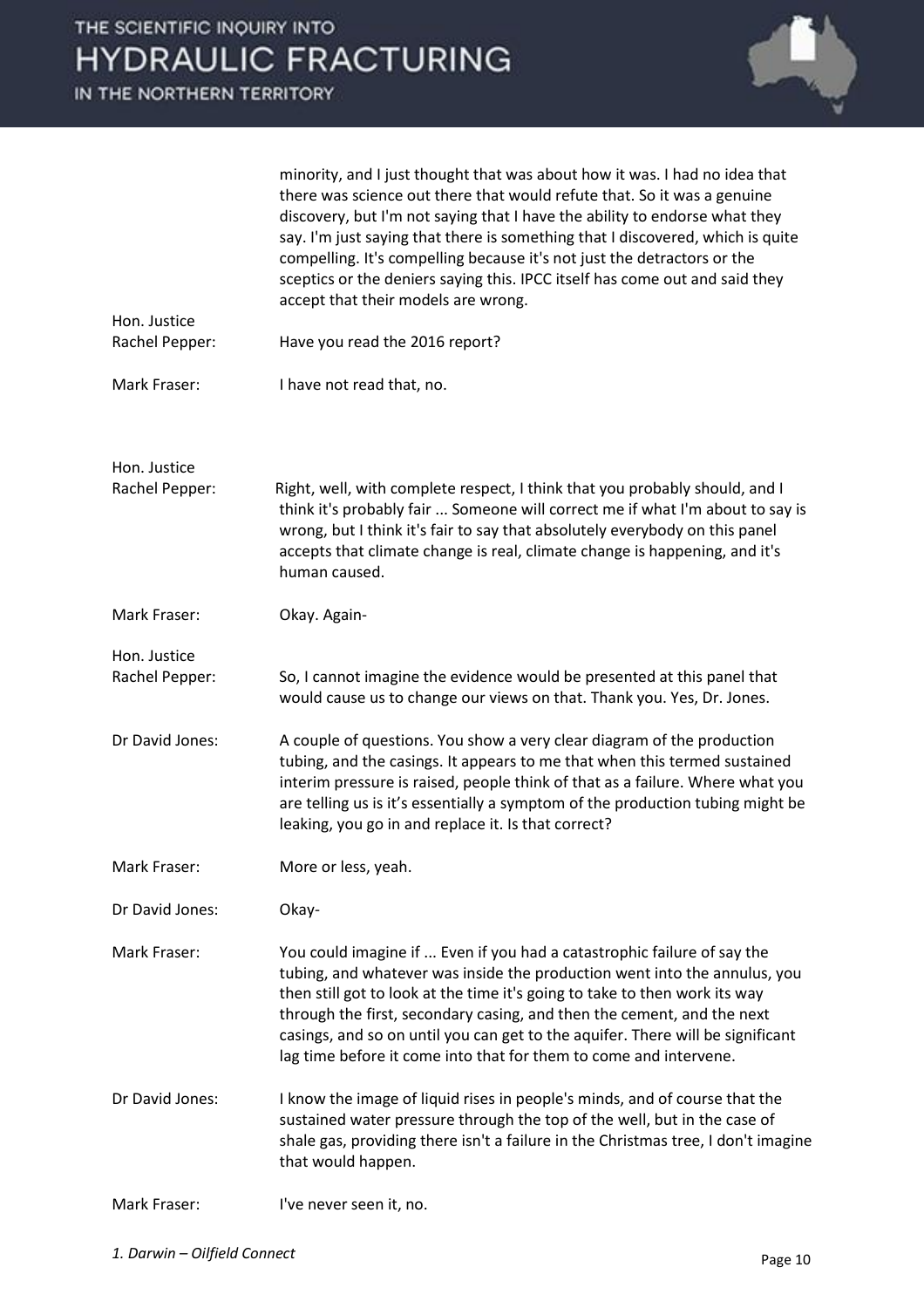### THE SCIENTIFIC INQUIRY INTO **HYDRAULIC FRACTURING**

IN THE NORTHERN TERRITORY



| Dr David Jones: | The second question writes, you talk about standards and regulation. You're<br>saying the two aren't necessarily related, and I accept that, but on the other<br>hand we have seen presentations from DPRA drawing section that says<br>there are any different standards in the world that could be used to do this.<br>We don't worry which standards that the companies use so long as they use<br>a standard, but in my mind that does a stress on the regulatory system<br>because if you go all these multiple standards over a limited number of<br>people are trying to assist in compliance, then there's an issue. Do you have<br>any comment on how we could perhaps conceptualise this in making our<br>recommendations? |
|-----------------|--------------------------------------------------------------------------------------------------------------------------------------------------------------------------------------------------------------------------------------------------------------------------------------------------------------------------------------------------------------------------------------------------------------------------------------------------------------------------------------------------------------------------------------------------------------------------------------------------------------------------------------------------------------------------------------------------------------------------------------|
| Mark Fraser:    | The standards for casing itself and for the drill strength  There's no<br>multiples of them, there's just API 5CT for casing and tubing. There's no<br>other.                                                                                                                                                                                                                                                                                                                                                                                                                                                                                                                                                                        |
| Dr David Jones: | I guess my point was probably a bit broader in the industry in general.                                                                                                                                                                                                                                                                                                                                                                                                                                                                                                                                                                                                                                                              |
| Mark Fraser:    | Yes.                                                                                                                                                                                                                                                                                                                                                                                                                                                                                                                                                                                                                                                                                                                                 |
| Dr David Jones: | There appears to be, in terms of well integrity and so on and so forth, in well<br>construction there appear to be quite a number of different standards.                                                                                                                                                                                                                                                                                                                                                                                                                                                                                                                                                                            |
| Mark Fraser:    | Yes.                                                                                                                                                                                                                                                                                                                                                                                                                                                                                                                                                                                                                                                                                                                                 |
| Dr David Jones: | Which certainly in my mind anyway would at risk for regulatory confusion,<br>or at least overload anyway.                                                                                                                                                                                                                                                                                                                                                                                                                                                                                                                                                                                                                            |
| Mark Fraser:    | Possibly. I don't know if I got the fix for you there, but it's sort of like the<br>standards are often related to a specific thing. It depends on whether you're<br>doing a specific thing as to which standard you're going to apply. So for<br>instance, a draw pipe is going to be API 5DP. The draw claws is going to be<br>under 7-1-2. So the Wellhead simply above is API 6A. So there's a standard<br>that covers those things, and they're the key ones, just the ones I just<br>mentioned there. The 5DP, 7-1-2, and the 6A. There's a few of them that<br>cover basically everything from the casing, tubing, the wellhead, and the<br>drawstring that's used on the drawing.                                            |
| Dr David Jones: | But these particular construction standards  Is it the gas company that<br>makes sure you follow those? At some point there is a regular, the<br>government regulator comes in and says, "How is this thing constructed?"<br>Which is another kind of overlay as well. I guess it depends where you fit in<br>the chain of the system.                                                                                                                                                                                                                                                                                                                                                                                               |
| Mark Fraser:    | From the point of view of a supplier, when you receive an inquiry from an oil<br>company, they are very specific in what they're asking for. So they'll ask for<br>an accessory based on size, its poundage, its grade, and in other dimensional<br>features that it requires. Everything that we supply then has to comply to a<br>standard which would be typically API 5CT for casing for instance, and<br>everything has to have traceability, and traceability is probably something                                                                                                                                                                                                                                            |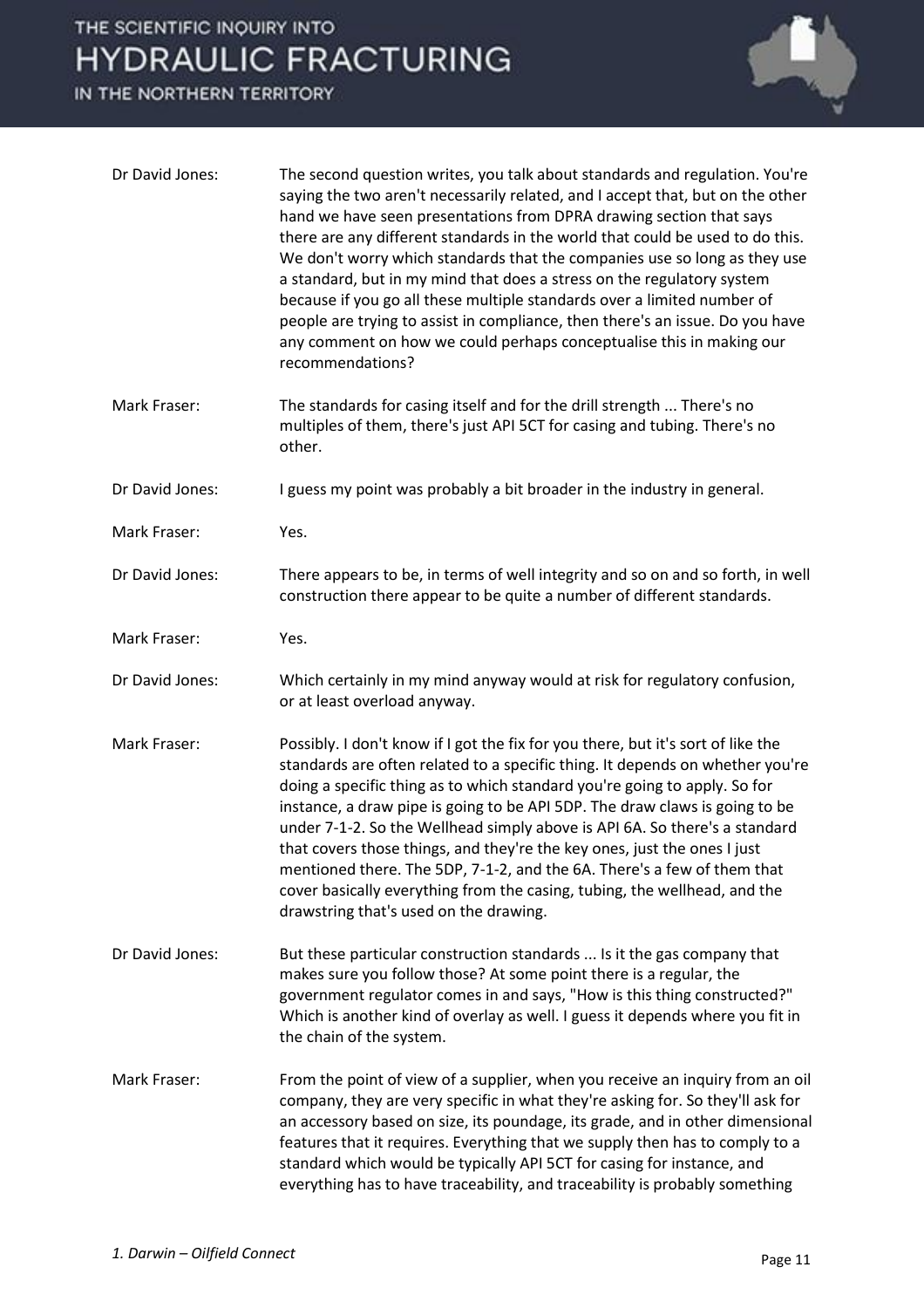

that's not well understood outside of the industry, but very well understood within industry.

So essentially API 5C OCTG is manufactured at a steel mill, a section is taken off as a coupon, and it's put through a laboratory test to give it chemical and mechanical properties, and that generates a little cert with those properties written on the cert. Every piece that comes out of the section has a heat number, a badge number with it, and that remains on the product all the way until it goes to the well. If at any time that traceability is lost, it's deemed scrap. It doesn't get used. Anyone who is supplying steel must supply steel from a mill that has been certified by API themselves, and there's actually on the API website they have the ability for you to check the active licence of a manufacturer mill to ensure that they are currently licenced to manufacture under API 5CT. So it's a whole process from beginning to end of maintaining that so even in a workshop, if you're asked to take say a full section from mill and cut it in half and make two short pieces out of it, the first thing you have to do is transfer the traceability numbers onto both halves before you cut it in half. Cause at any point you lose traceability, it can't be used. And this goes on for also using solid or worse bah-stock to make other accessories that go into the well.

Whenever a connection is made up, the connection make up at the bucking machine which I showed before. The equipment that is used to make up has to be calibrated. The staff who are doing the work have to be trained, and have to be properly trained to their particular task. Every connection that's made gets logged as to the traceability of the material and the piece associated with has its own unique number, and the graph is kept and maintained as part of the certificate of performance. It goes with the job. That's for all the mill makeup, or the workshop makeups.

Separately, they have to rig their own ... They got the ability to log the makeup of the other side of the connection they makeup onsite. So we can keep a full watch on the whole way through from mill through to the well as to what's going in and that it's the right material. I think most of the material coming out of Europe, Japanese and American mills are, I've accepted as being okay. Chinese is the thing that people get concerned about. There are some Chinese mills that do produce very good, high quality API 5CT in some of the lower grade casings, like LAT or P1-10, but they're still struggling with the high end or the chromium type materials. And there's a few of them that are not quite so consistent. Not so ... Yes.

Hon. Justice Rachel Pepper: Professor Hart. Prof Barry Hart AM : You told us about the unfortunate demise of your company, and also made us aware of issues of reinstating, re-skilling, SME, service capability. Could you give us any thoughts, probably from your own experience, of the time that you think it would take to achieve the re-skilling and reinstatement in service industries?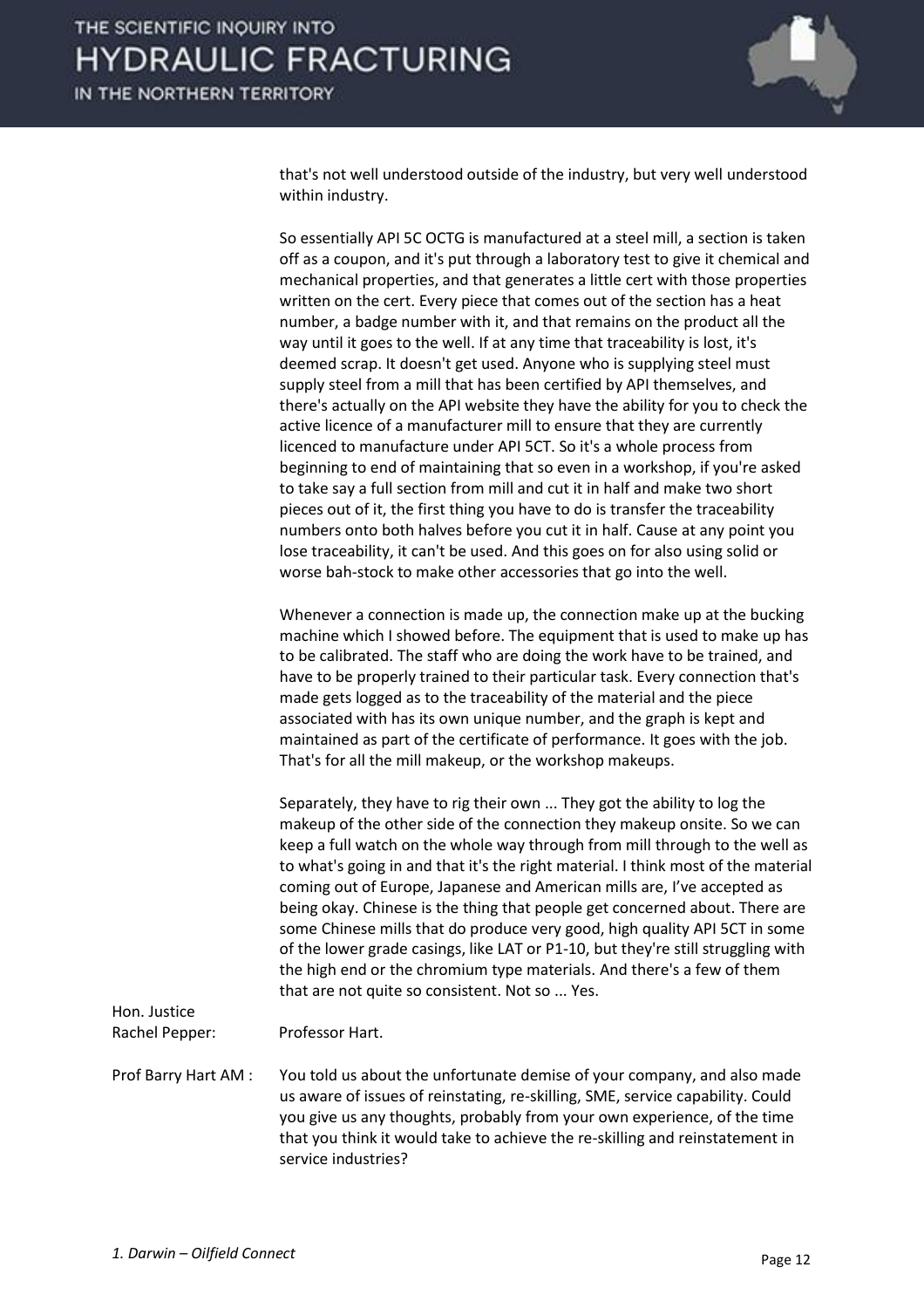## THE SCIENTIFIC INQUIRY INTO **HYDRAULIC FRACTURING**

IN THE NORTHERN TERRITORY



| Mark Fraser:                 | The hard thing is to call a start of a facility would maybe cost say three to<br>five million dollars. For a small company, that's a lot of outlay, and you have<br>to look at a number of factors, from the volume of work you're going to get,<br>and the likelihood of further interruptions down the track. Whether or not<br>there's somebody on track with another decision to pull the carpet out, so<br>to speak.                                                                                                                                                                                                                                                                                                                                                                                                                                                                                                                          |
|------------------------------|----------------------------------------------------------------------------------------------------------------------------------------------------------------------------------------------------------------------------------------------------------------------------------------------------------------------------------------------------------------------------------------------------------------------------------------------------------------------------------------------------------------------------------------------------------------------------------------------------------------------------------------------------------------------------------------------------------------------------------------------------------------------------------------------------------------------------------------------------------------------------------------------------------------------------------------------------|
|                              | I just would like to speak on another area here, because I see a lot of people<br>bring up this subject about local content and how that all works. One<br>concern I have that I think is possibly one of the sources of the problem is<br>the way that the procurement logistics is being trained to behave in a<br>fashion that is more like a central purchasing, and then what happens is you<br>have purchasing, procurement managers, procurement officers based in say<br>Sydney or somewhere afield. They'll tend to use people in their area,<br>because that's who's there. That's who knocks on their door as opposed to<br>having regional procurement people. I think one of the ways to get past that<br>hurdle of getting actual real tangible, real local content is to somehow put<br>into the mix that there needs to be some level of local procurement<br>capability, so it's able to be familiar with the local capabilities. |
|                              | The other part of that is also to homogenise some of the actives or the<br>operatives. For instance, if pangea, as example origin and santos each<br>required inspection services on an ad hoc basis, and they each have their<br>preferred person who happens to be the state. We end up with three<br>different teams of FIFO. If they combine together and spread the work out<br>sensible, you could possibly have one local company, which had continuous<br>going from one, to the other, to the other one. I think this is probably the<br>smarter way to move towards generating more local content.                                                                                                                                                                                                                                                                                                                                       |
| Prof Barry Hart AM :         | Could I just continue on with that? I think you mentioned how many of your<br>staff you were required to retrench? Was it 17?                                                                                                                                                                                                                                                                                                                                                                                                                                                                                                                                                                                                                                                                                                                                                                                                                      |
| Mark Fraser:<br>Hon. Justice | No. it wasn't that many no. We had a bit over 12, but we had nine by the<br>time we closed because we let some go. We let them-                                                                                                                                                                                                                                                                                                                                                                                                                                                                                                                                                                                                                                                                                                                                                                                                                    |
| Rachel Pepper:               | So 12 (cross talk) you had to let go of 12.                                                                                                                                                                                                                                                                                                                                                                                                                                                                                                                                                                                                                                                                                                                                                                                                                                                                                                        |
| Mark Fraser:                 | 12 would be the hire end of it, Yeah. I think it's important to understand that<br>sometimes in the language of who, people's titled on who works in the gas<br>industry. I had an electrician  We had over 200 vendors, I would say 150 of<br>those would be local in Northern Territory here. So we would be using them<br>for all kinds of things. Some would be only once and a while, some would be<br>every day. All the time. And then we had truck drivers were coming in our<br>yard all over and again, some of those truck drivers were owner-operators,<br>and when oil work dried up, I believe that they had to sell the trucks and<br>there was impacts with mortgaged, loans against their house and so forth.                                                                                                                                                                                                                     |

We had an owner-operator who fit all, serviced our equipment, and I had to sit down and tell him you know we had got no more work for him, and we were one third of his income. So there's all these people they don't get seen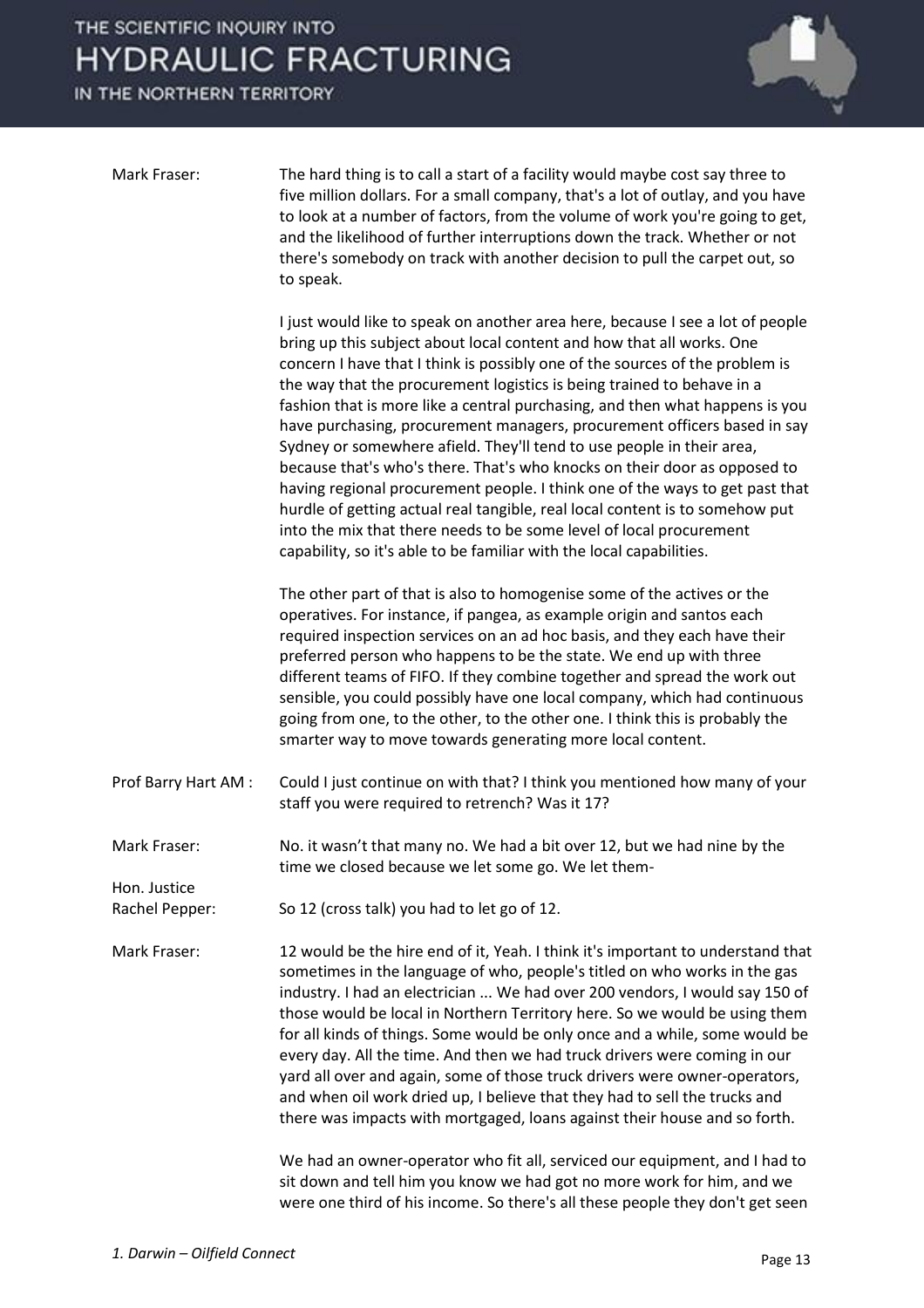



they're invisible, some of them would call it a trickle-down effect, but yes. It's real to me because I see that.

- Prof Barry Hart AM : Give me a feel for the size of the loss of turnover that you suffered.
- Mark Fraser: It's hard to quantify, because the difficulty with the kind of work that we're doing is we're fixing things, or modifying things as they're required. We're not the front end where you're buying the new, or manufacturing things or modifying things afterwards. So to get like a mechanic to try to predict how many cars are going to break down, a panel beater trying to work out how many panels you'll fix, so ...
- Prof Barry Hart AM : Was it two million? Five million? Ten million?
- Mark Fraser: I would say just under a million.
- Prof Barry Hart AM : That's pretty significant. The other point I wanted to get your view on is I could mount an argument that this sort of situation, terrible as it was, is a consequence of our capitalist society and changes in technology, things like that that happens all the time. What's your response to that?
- Mark Fraser: Good question. That is true. I think the argument then would be between whether we are talking about whether the coal, we got gas, and then we got renewables. And it's about what stage are we with technologies and at what pace we need to move and how evolved we are with what. I certainly agree that we need to start to move away from coal towards gas because there's more things coming up with coal, with regards to other things, mercury and sulphur, and other things that come into atmosphere beyond the CO2. So natural gas obviously is a very good fit to come into that space. Lowers our CO2 at the same time.

We see in America that they're documenting how their transition from coal to natural gas has had a great benefit on their environment. The next thing is obviously, as you pointed earlier, is that natural gas is, unlike coal, unlike renewables, it's also used in manufacturing. Whether it's used as an energy source, whether it's used as a raw feeding ingredient into things chemical in nature. So we still got that, that's going to have to be ongoing with natural gas. Renewables are coming, but at the moment they can't come without a fair bit of grants and subsidies. As much as label of greed laid at the feet of resource companies, we should also be extremely wary of impacts on individuals involved in renewables that they aren't equally as ferocious at being a bit greedy with how much money that they want to make out of renewables and push along a sense of urgency in that sense.

There's things like wherever the lithium battery for South Australia, but when we go back and look at some of the technology used in lithium mining, it's not always environmentally that friendly. They are dewatering from brackish aquifers. They're putting out huge ponds. There's a huge amount of salt drawn up. There's lots of things I see in the processes that have been used in lithium making, and if we look at that on a long term scale, how